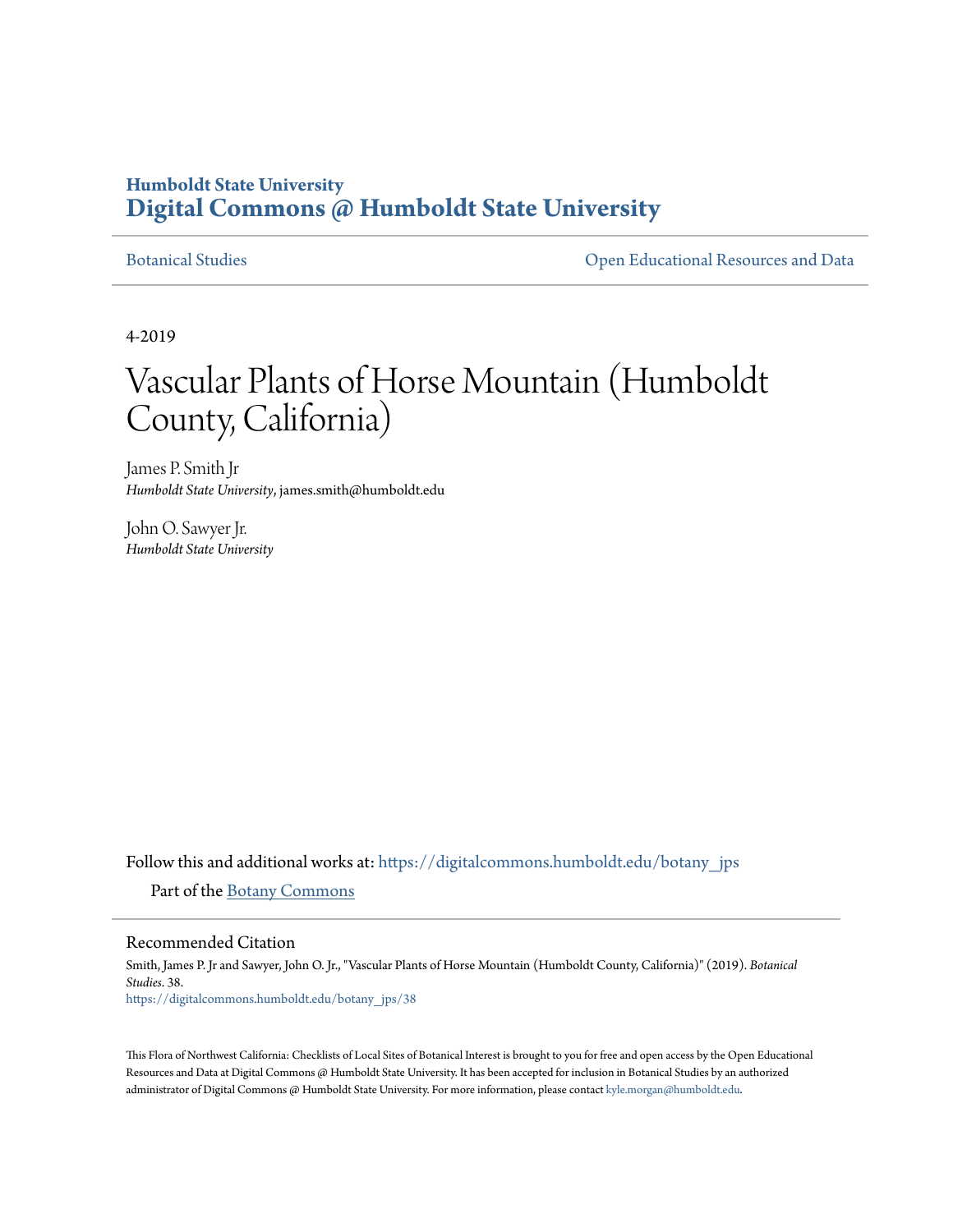### VASCULAR PLANTS OF HORSE MOUNTAIN (HUMBOLDT COUNTY, CALIFORNIA)

 Compiled by James P. Smith, Jr. & John O. Sawyer, Jr. Department of Biological Sciences Humboldt State University Arcata, California

Fourth Edition · 29 April 2019

Horse Mountain (elevation 4952 ft.) is located at 40.8743N, -123.7328 W. The closest town is Willow Creek, about 15 miles to the northeast. Access is via County Road 1 (Titlow Hill Road) off State Route 299. You have now left the Coast Range and entered the Klamath-Siskiyou Region. The area offers commanding views of the Pacific Ocean and the Trinity Alps. Serpentine (ultramafic rock) is a common substrate. About 1100 acres, ranging from 3900-4800 ft., have been set aside as the Horse Mountain Botanical Area, administered by the Six Rivers National Forest.

Mine tailings, remnants of a processing facility, and scattered pits are reminders of Horse Mountain's mining history. The peak itself is now the home of various of communication towers.

### FERNS & LYCOPHYTES

#### ATHYRIACEAE · LADY FERN FAMILY

Athyrium filix-femina · Lady fern

#### DENNSTAEDTIACEAE · BRACKEN FERN FAMILY

Pteridium aquilinum var. pubescens · Bracken fern

#### DRYOPTERIDACEAE · HOLLY FERN FAMILY

Polystichum imbricans ssp. imbricans · Narrow-leaved sword fern Polystichum munitum · Western sword fern Pinus ponderosa var. pacifica · Ponderosa pine Pseudotsuga menziesii · Douglas-fir

### FLOWERING PLANTS

#### ACERACEAE · MAPLE FAMILY

Acer glabrum var. glabrum · Mountain maple Acer macrophyllum · Big-leaf maple

Polystichum x scopulinum · Bristle or holly fern

#### PTERIDACEAE BRAKE FERN FAMILY

Adiantum pedatum var. aleuticum · Maidenhair fern Aspidotis densa · Indian's dream Cheilanthes gracillima · Lace fern Cryptogramma achrostichoides · Parsley fern

#### SELAGINELLACEAE

Selaginella wallacei · Wallace's spike-moss

#### CONIFERS

## CUPRESSACEAE · CYPRESS FAMILY Calocedrus decurrens · Incense-cedar

Chamaecyparis lawsoniana • Port Orford-cedar<br>PINACEAE • PINE FAMILY

Abies concolor x A. grandis • White fir - grand fir hybrid Abies grandis · Grand fir Pinus attenuata · Knobcone pine Pinus jeffreyi • Jeffrey pine Pinus lambertiana · Sugar pine Pinus monticola · Western white pine

#### AMARYLLIDACEAE · AMARYLLIS OR ONION FAMILY

Allium falcifolium · Scythe-leaved onion Allium siskiyouense · Siskiyou onion

#### ASPARAGACEAE · HYACINTH OR ASPARAGUS FAMILY

Brodiaea elegans ssp. elegans · Harvest brodiaea Dichelostemma capitatum ssp. capitatum · Blue dicks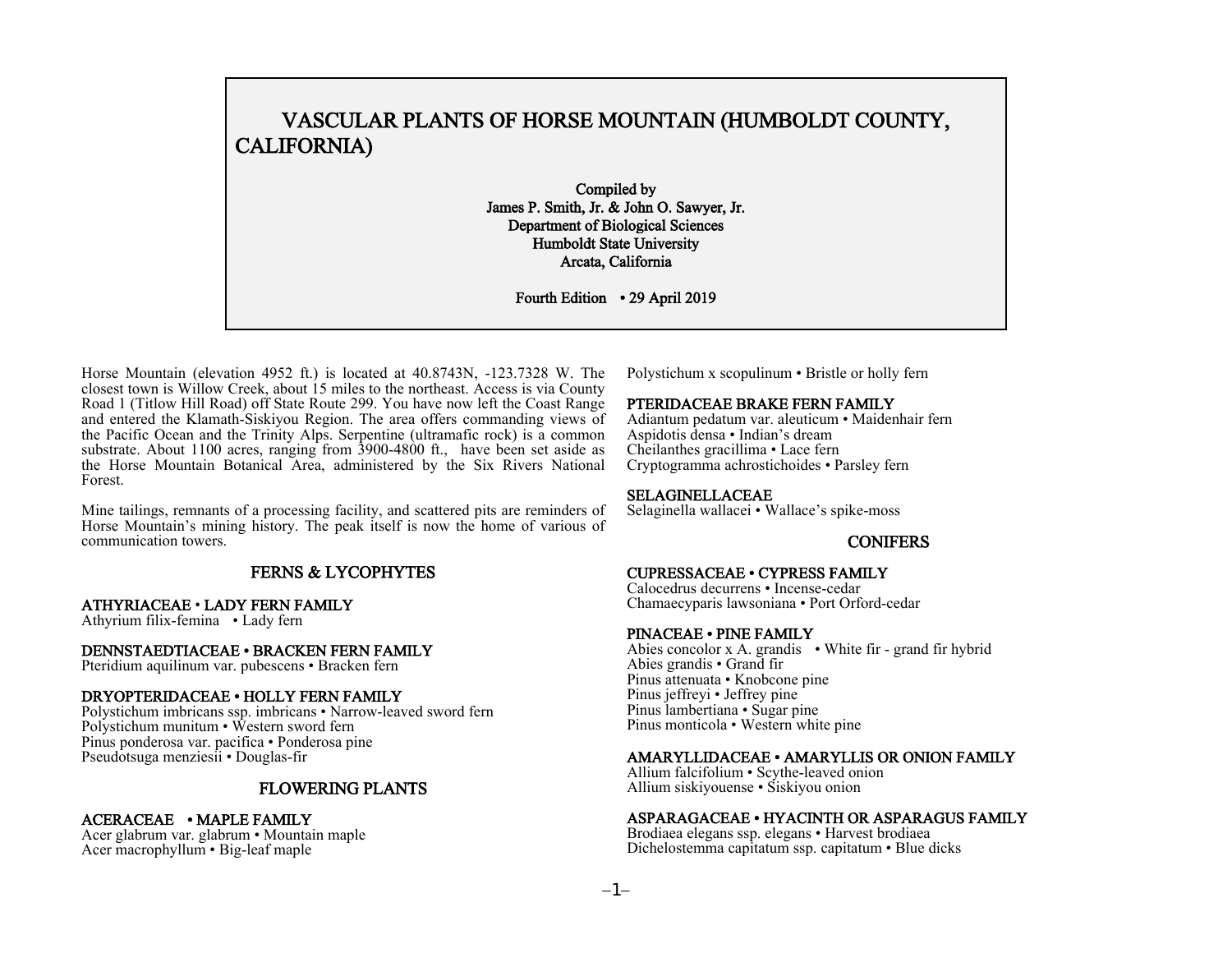Hastingsia alba · white rush-lily Hastingsia serpentinicola · Serpentine rush-lily Maianthemum racemosum · False lily-of-the-valley Triteleia laxa · Ithuriel's spear ·

#### APOCYNACEAE · DOGBANE FAMILY

Apocynum androsaemifolium · Mountain-hemp

#### ARALIACEAE · ARALIA OR SPIKENARD FAMILY

Aralia californica · California spikenard

#### ARISTOLOCHIACEAE · DUTCHMAN'S PIPE FAMILY

Asarum caudatum · Long-tailed wild ginger Asarum hartwegii · Hartweg's wild ginger

#### BERBERIDACEAE · BARBERRY FAMILY

Achlys triphylla · Vanilla leaf Mahonia aquifolium · Oregon-grape Mahonia nervosa · Oregon-grape Vancouveria planipetala · Inside-out flower

#### BETULACEAE · BIRCH FAMILY

Corylus cornuta var. californica · California hazel nut

#### BORAGINACEAE · BORAGE FAMILY

Cryptantha torreyana · Torrey's cat's-eye

#### CAMPANULACEAE · BELLFLOWER FAMILY

Asyneuma prenanthoides · California harebell Campanula scouleri · Scouler's harebell

#### CAPRIFOLIACEAE · HONEYSUCKLE FAMILY

Hemizonella minima · Opposite-leaved tarweed Hieracium albiflorum · White-flowered hawkweed Hieracium bolanderi · Bolander's hawkweed Madia elegans · Common madia Madia gracilis · Gumweed, slender tarweed Microseris laciniata ssp. leptosepala · Slender silverpuffs Microseris nutans · Silverpuffs Symphyotrichum spathulatum · Western mountain-aster Wyethia angustifolia · Narrow-leaved mule's-ear Wyethia longicaulis · Humboldt County mule's-ear

#### CONVOLVULACEAE · MORNING GLORY FAMILY

Calystegia occidentalis ssp. occidentalis · Morning glory

### CORNACEAE · DOGWOOD FAMILY

Cornus nuttallii · Nuttall's dogwood

#### CRASSULACEAE · STONECROP FAMILY

Symphoricarpos mollis · Creeping snowberry

#### CARYOPHYLLACEAE · PINK FAMILY

Arenaria macrophylla · Big-leaved sandwort Minuartia nuttallii ssp. gregaria · Nuttall's sandwort Moehringia macrophylla · Large-leaved sandwort Pseudostellaria jamesiana · Sticky sandwort Silene californica · California Indian pink Silene campanulata ssp. glandulosa · Mountain catchfly Silene laciniata ssp. californica · California Indian pink Stellaria nitens · Shiny chickweed

#### COLCHICACEAE · AUTUMN CROCUS FAMILY

Prosartes hookeri · Fairy bells

#### COMPOSITAE · SUNFLOWER FAMILY

Achillea millefolium · Yarrow Agoseris heterophylla var. heterophylla · Annual agoseris Antennaria luzuloides · Woodrush pussytoes Antennaria suffrutescens · Evergreen pusseytoes Arnica cernua · Nodding arnica Arnica discoidea · Rayless arnica Brickellia greenei · Greene's tassel flower Chaenactis douglasii var. douglasii · Hoary chaenactis Cirsium arvense · Canada thistle Cirsium cymosum var. cymosum · Peregrine thistle Cirsium douglasii var. breweri · Brewer's thistle Cirsium douglasii var. douglasii · Douglas' thistle Cirsium occidentale var. venustum · Cobwebby thistle Crepis acuminata · Long-leaved hawk's-beard Crepis pleurocarpa · Naked-stemmed hawk's-beard Ericameria nauseosa var. speciosa · Rubber rabbit brush Eriophyllum lanatum var. lanceolatum · Woolly-sunflower Sedum laxum ssp. flavidum · Pale-yellow stonecrop Sedum laxum ssp. heckneri · Heckner's stonecrop Sedum laxum ssp. laxum · Rose-colored stonecrop Sedum obtusatum · Sierran stonecrop Sedum radiatum ssp. radiatum · Star-fruited stonecrop Sedum spathulifolium · Broad-leaved stonecrop

#### CRUCIFERAE · MUSTARD FAMILY

Cardamine californica var. californica · California toothwort Cardamine nuttallii · Nuttall's toothwort Erysimum capitatum · Douglas' or western wallflower Noccaea fendleri var. glaucum · Alpine pennycress Streptanthus tortuosus · Mountain jewelflower

#### CYPERACEAE · SEDGE FAMILY

Carex athrostachya · Slender-beaked sedge Carex concinnoides · Northwestern sedge Carex echinata · Star sedge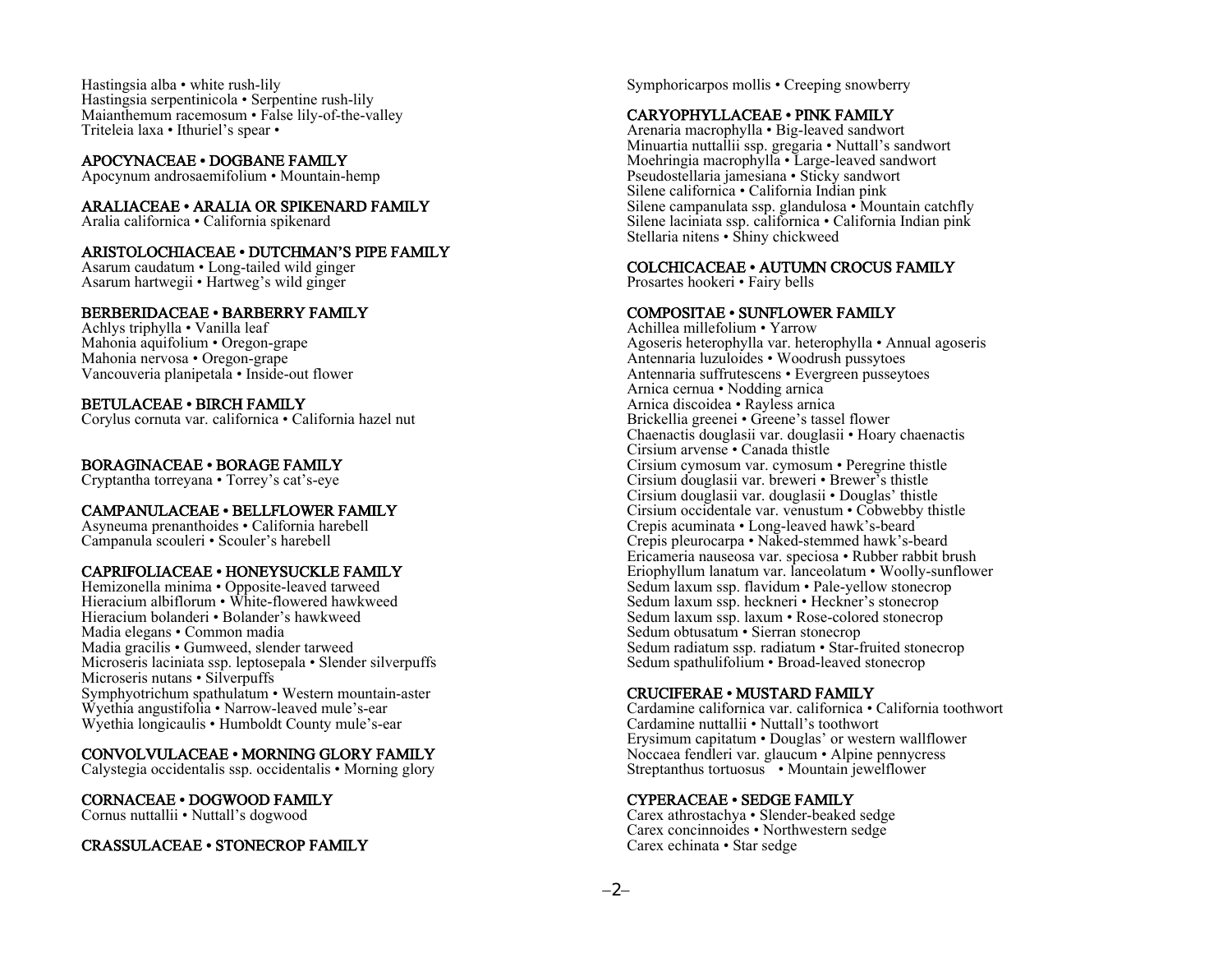Carex geyeri · Elk sedge Carex mendocinensis · Mendocino sedge Carex multicostata · Many-ribbed sedge Carex ovalis · Egg-bracted sedge Carex serratodens · Two-toothed sedge Carex subfusca · Rusty sedge Eriophorum crinigerum · Fringed cotton-grass

#### ERICACEAE · HEATH FAMILY

Allotropa virgata · Sugar stick Arbutus menziesii · Madrone Arctostaphylos canescens ssp. sonomensis · Hoary manzanita Arctostaphylos canescens ssp. glandulosa · Eastwood's manzanita Arctostaphylos nevadensis var. nevadensis · Pinemat manzanita Arctostaphylos patula · Green-leaved manzanita Chimaphila umbellata var. occidentalis · Western prince's-pine Gaultheria ovatifolia · Oregon spicy wintergreen Gaultheria shallon · Salal Pityopus californica · California pinefoot Pterospora andromedea · Pinedrops Pyrola picta · White-veined wintergreen Rhododendron occidentale · Western azalea Vaccinium parvifolium · Red huckleberry Dactylis glomerata • Orchard grass Danthonia unispicata · One-spike oat grass Deschampsia elongata · Slender hair grass Elymus glaucus · Blue wild-rye Elymus x hansenii · Hansen's squirreltail Elymus lanceolatus ssp. lanceolatus · Thick-spiked wild-rye Elymus multisetus · Squirreltail Festuca californica ssp. californica · California fescue Festuca idahoensis · Idaho fescue Festuca rubra · Red fescue Melica geyeri · Geyer's onion grass Melica harfordii · Harford's melic Phleum alpinum · Alpine timothy Phleum pratense · Timothy Poa pringlei · Pringle's blue grass Stipa lemmonii · Lemmon's needle grass

#### GROSSULARIACEAE · GOOSEBERRY FAMILY

Ribes lobbii · Gummy gooseberry Ribes sanguineum var. sanguineum · Red-flowered currant Ribes velutinum · Plateau gooseberry

#### GUTTIFERAE · ST. JOHN'S WORT FAMILY

Hypericum scouleri ssp. scouleri · Scouler's Klamath weed

#### HYDRANGEACEAE · HYDRANGEA FAMILY

Philadelphus lewisii · Mock orange Whipplea modesta · Yerba de selva, modesty

#### FAGACEAE · OAK OR BEECH FAMILY

Chrysolepis chrysophylla · Chinquapin Notholithocarpus densiflorus var. densiflorus · Tanoak Quercus chrysolepis var. chrysolepis · Canyon live oak Quercus chrysolepis var. nana · Dwarf canyon live oak Quercus garryana var. garryana · Oregon white oak Quercus vacciniifolia · Huckleberry oak

#### GARRYACEAE · SILK-TASSEL FAMILY

Garrya buxifolia · Dwarf silk-tassel Garrya elliptica · Coast silk-tassel Garrya fremontii · Fremont's silk-tassel

#### GENTIANACEAE · GENTIAN FAMILY

Gentiana calycosa · Explorer's gentian

#### GRAMINEAE · GRASS FAMILY

Agrostis oregonensis · Oregon redtop Bromus carinatus · California brome Bromus tectorum · Downy brome, cheat grass Calamagrostis koelerioides · Tufted pine grass Calamagrostis ophitidis · Serpentine reed grass

#### HYDROPHYLLACEAE · WATERLEAF FAMILY

Hydrophyllum occidentale · California waterleaf Nemophila menziesii · Baby blue-eyes Phacelia corymbosa · Serpentine phacelia Phacelia mutabilis · Changeable phacelia

#### IRIDACEAE · IRIS FAMILY

Iris macrosiphon · Slender-tubed iris Iris purdyi · Purdy's iris Iris tenuissima ssp. tenuissima · Long-tubed iris Sisyrinchium bellum · California blue-eyed-grass

#### JUNCACEAE · RUSH FAMILY

Juncus ensifolius · Dagger-leaved rush Luzula comosa var. comosa · Wood rush

#### LABIATAE · MINT FAMILY

Monardella glauca · Mountain mine Monardella odoratissima · Coyote mint Scutellaria antirrhninoides · Snapdragon skullcap Stachys ajugoides var. rigida · Bugle hedge-nettle

#### LEGUMINOSAE · LEGUME FAMILY

Lotus crassifolius · Broad-leaved trefoil Lotus humistratus · Foothill trefoil Lotus oblongifolius · Narrow-leaved trefoil Lupinus adsurgens · Drew's silky lupine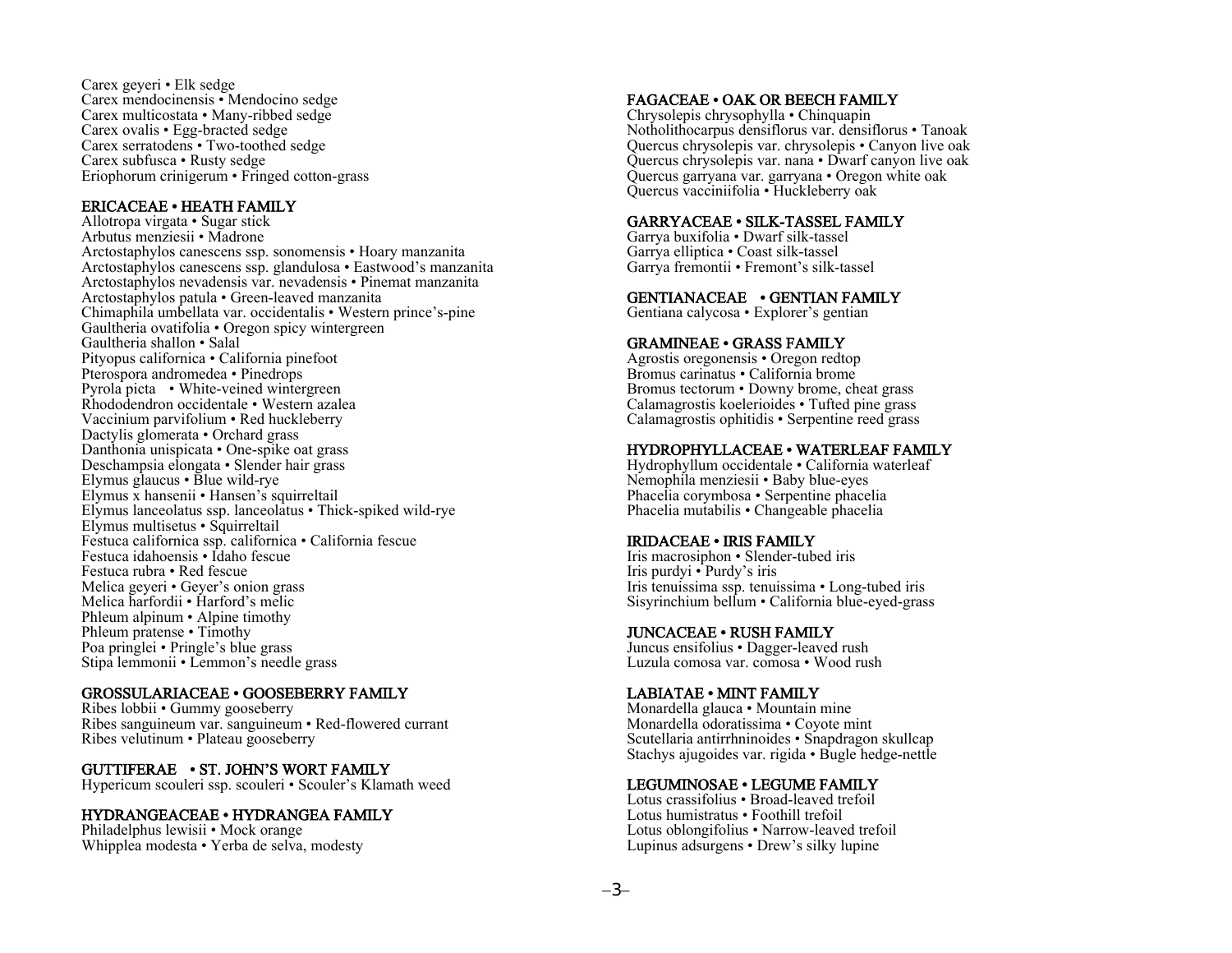Lupinus albicaulis · Pine lupine Lupinus latifolius var. latifolius · Broad-leaved lupine Trifolium longipes ssp. hansenii · Hansen's clover Trifolium longipes ssp. shastense · Shasta clover

#### LILIACEAE · LILY FAMILY

Calochortus tolmiei · Tolmie's pussy-ears Erythronium citrinum · Cream fawn-lily Erythronium californicum · California fawn lily Erythronium grandiflorum var. grandiflorum · Glacier lily · Fritillaria affinis · Mission bells, checker lily Fritillaria purdyi · Purdy's fritillary Lilium pardalinum ssp. pardalinum · Leopard or tiger lily Zigadenus micranthus · Small-flowered death-camas

#### MONTIACEAE · MINER'S-LETTUCE FAMILY

Claytonia lanceolata · Western spring beauty Claytonia perfoliata · Miner's-lettuce Claytonia saxosa · Brandegee's spring beauty

#### ONAGRACEAE · EVENING-PRIMROSE FAMILY

Epilobium ciliatum ssp. ciliatum · Fringed willow herb · Epilobium ciliatum ssp. glandulosum · Fringed willow herb Epilobium minutum · Minute willow herb Gayophytum diffusum ssp. parviflorum · Spreading ground smoke Gayophytum humile · Dwarf ground smoke

#### ORCHIDACEAE · ORCHID FAMILY

Cypripedium californicum · California lady's-slipper Listera convallarioides · Broad-lipped twayblade Piperia elegans · Elegant piperia Piperia unalascensis · Alaska piperia Platanthera sparsiflora · Rein orchid

### POLEMONIACEAE · PHLOX FAMILY

Collomia grandiflora · Large-flowered collomia · Collomia tracyi · Tracy's collomia Leptosiphon parviflorus · Variable-linanthus Linanthus pungens · Granite prickly-phlox Microsteris gracilis · Slender false phlox Navarretia divaricata · Mountain pincushion plant Navarretia sinistra ssp. sinistra · Alva Day's pincushion plant Phlox diffusa · Spreading phlox Phlox rigida · Stiff phlox

### POLYGALACEAE · MILKWORT FAMILY

Polygala cornuta var. cornuta · Sierra milkwort

#### POLYGONACEAE · KNOTWEED FAMILY

Eriogonum nudum · Naked buckwheat Eriogonum umbellatum var. goodmanii · Sulphur-flowered buckwheat Lilium pardalinum ssp. vollmeri · Vollmer's lily Lilium washingtonianum ssp. purpurascens • Cascade lily

#### LIMNANTHACEAE · MEADOW-FOAM FAMILY

Limnanthes douglasii · Douglas' meadow-foam

#### MALVACEAE · MALLOW FAMILY

Sidalcea malachroides · Maple-leaved sidalcea Sidalcea malvaeflora ssp. asprella · Dwarf checker-mallow

#### MELANTHIACEAE · WAKE ROBIN FAMILY

Trillium ovatum · Pacific trillium Xerophyllum tenax · Bear-grass Eriogonum umbellatum var. nelsoniorum · Nelsons' buckwheat Polygonum spergulariiforme · Fall knot weed

#### PRIMULACEAE · PRIMROSE FAMILY

Dodecatheon hendersonii · Henderson's shooting star Trientalis latifolia · Broad-leaved star flower

#### RANUNCULACEAE · BUTTERCUP FAMILY

Anemone quinquefolia var. minor · Five-leaved anemone Anemone oregana var. oregana · Oregon windflower Aquilegia formosa · Crimson columbine Delphinium decorum ssp. tracyi · Tracy's larkspur Delphinium trolliifolium · Poison larkspur Ranunculus californicus var. californicus · California buttercup Ranunculus occidentalis · Western buttercup

#### RHAMNACEAE · BUCKTHORN FAMILY

Ceanothus cuneatus var. cuneatus · Buck brush Ceanothus integerrimus · Deer brush Ceanothus pumilus · Siskiyou ceanothus Ceanothus velutinus · Tobacco brush, snow bush Frangula californica ssp. californica · California coffee bush Frangula californica ssp. occidentalis · California coffee bush

#### ROSACEAE · ROSE FAMILY

Amelanchier alnifolia var. semiintegrifolia · Western service berry Amelanchier utahensis • Utah service berry Fragaria vesca · Wood strawberry Holodiscus discolor · Ocean spray, cream bush Prunus emarginata var. emarginata · Bitter cherry Rosa gymnocarpa var. serpentina · Wood rose Rosa pisocarpa ssp. pisocarpa · Cluster rose Rosa spithamea var. spithamea · Ground rose Rubus parviflorus var. velutinus · Western thimble berry Spiraea douglasii · Rosy spirea

#### RUBIACEAE · MADDER FAMILY

Galium bolanderi · Bolander's bedstraw